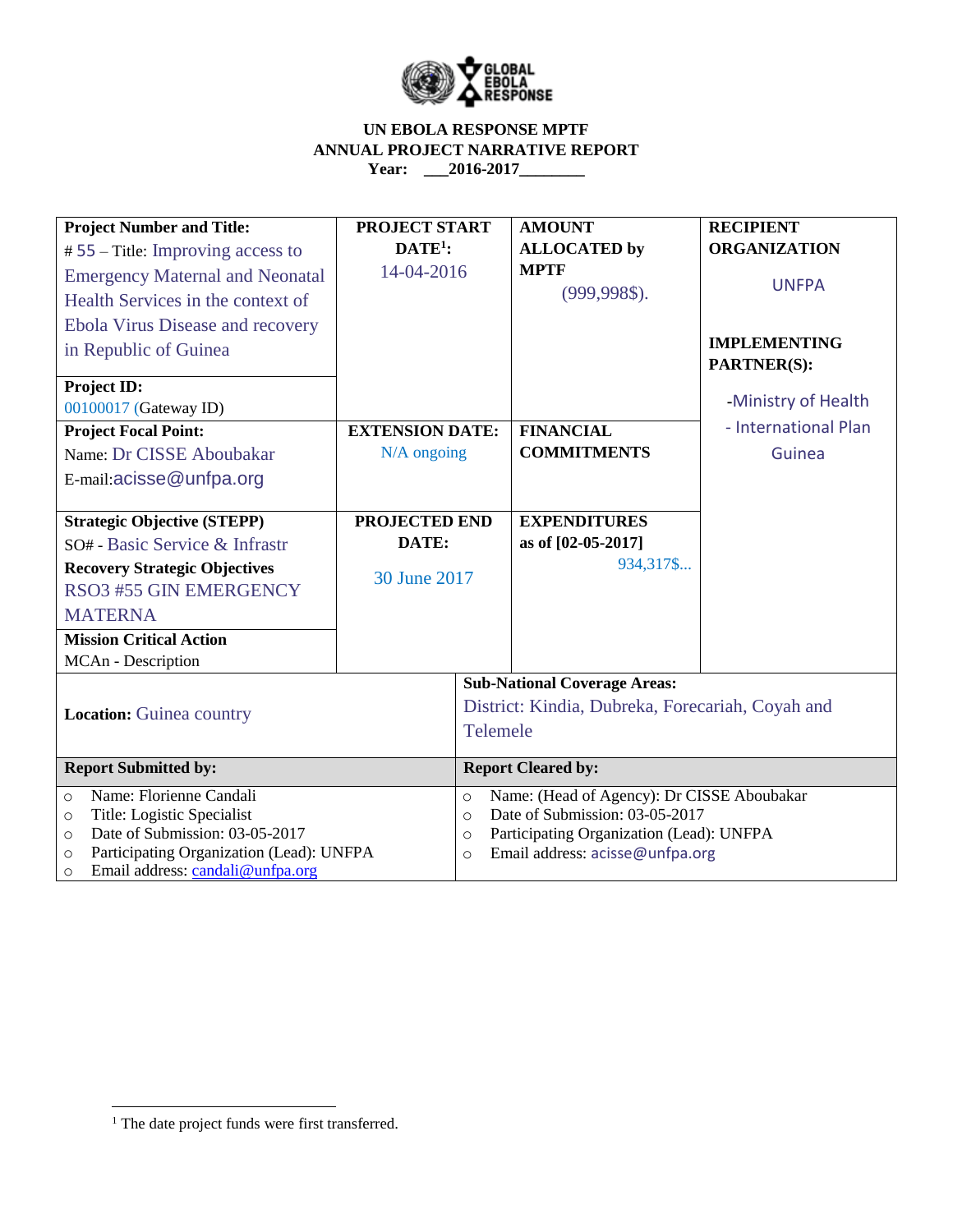

| <b>OUTPUT INDICATORS</b>                                                                                                          |                                                                       |                                                       |                                                                   |                                                                              |                                                                            |  |  |  |
|-----------------------------------------------------------------------------------------------------------------------------------|-----------------------------------------------------------------------|-------------------------------------------------------|-------------------------------------------------------------------|------------------------------------------------------------------------------|----------------------------------------------------------------------------|--|--|--|
| <b>Indicator</b>                                                                                                                  | <b>Geographic Area</b>                                                | Projecte<br>d Target<br>(as per<br>results<br>matrix) | <b>Quantitat</b><br>ive results<br>for the<br>reporting<br>period | <b>Cumulative results</b><br>since project<br>commencement<br>(quantitative) | <b>Delivery Rate</b><br>(cumulative % of<br>projected total)<br>as of date |  |  |  |
| Output 1: 30 Health Facilities are reinforced for providing standardized quality Emergency<br><b>Reproductive Health services</b> |                                                                       |                                                       |                                                                   |                                                                              |                                                                            |  |  |  |
| Description of the quantifiable indicator as set out in the approved project proposal                                             |                                                                       |                                                       |                                                                   |                                                                              |                                                                            |  |  |  |
| 1.1:Number of Health<br>Facilities reinforced                                                                                     | District: Kindia,<br>Dubreka,<br>Forecariah,<br>Coyah and<br>Telemele | 30                                                    | 30                                                                | 30                                                                           | 100%                                                                       |  |  |  |
| 1.2:Number of<br>community health<br>workers involved in the<br>project                                                           | District: Kindia,<br>Dubreka,<br>Forecariah,<br>Coyah and<br>Telemele | 100                                                   | 150                                                               | 150                                                                          | 150%                                                                       |  |  |  |
| 1.3:Number of national<br>staff trained and<br>deployed at health<br>facility level<br>(Midwives)                                 | District: Kindia,<br>Dubreka,<br>Forecariah,<br>Coyah and<br>Telemele | 40                                                    | 60                                                                | 60                                                                           | 150%                                                                       |  |  |  |
| 1.4:Number of<br>management staff<br>involved in the project                                                                      | District: Kindia,<br>Dubreka,<br>Forecariah,<br>Coyah and<br>Telemele | 2                                                     | $\overline{2}$                                                    | $\overline{2}$                                                               | 100%                                                                       |  |  |  |
| 1.5:Number of youth<br>friendly center<br>involved in the social<br>mobilization                                                  | District: Kindia,<br>Dubreka,<br>Forecariah,<br>Coyah and<br>Telemele | 20                                                    | 5                                                                 | 5                                                                            | 25%                                                                        |  |  |  |

**Output 2: 30 health facilities are equipped at the standard level for quality emergency reproductive**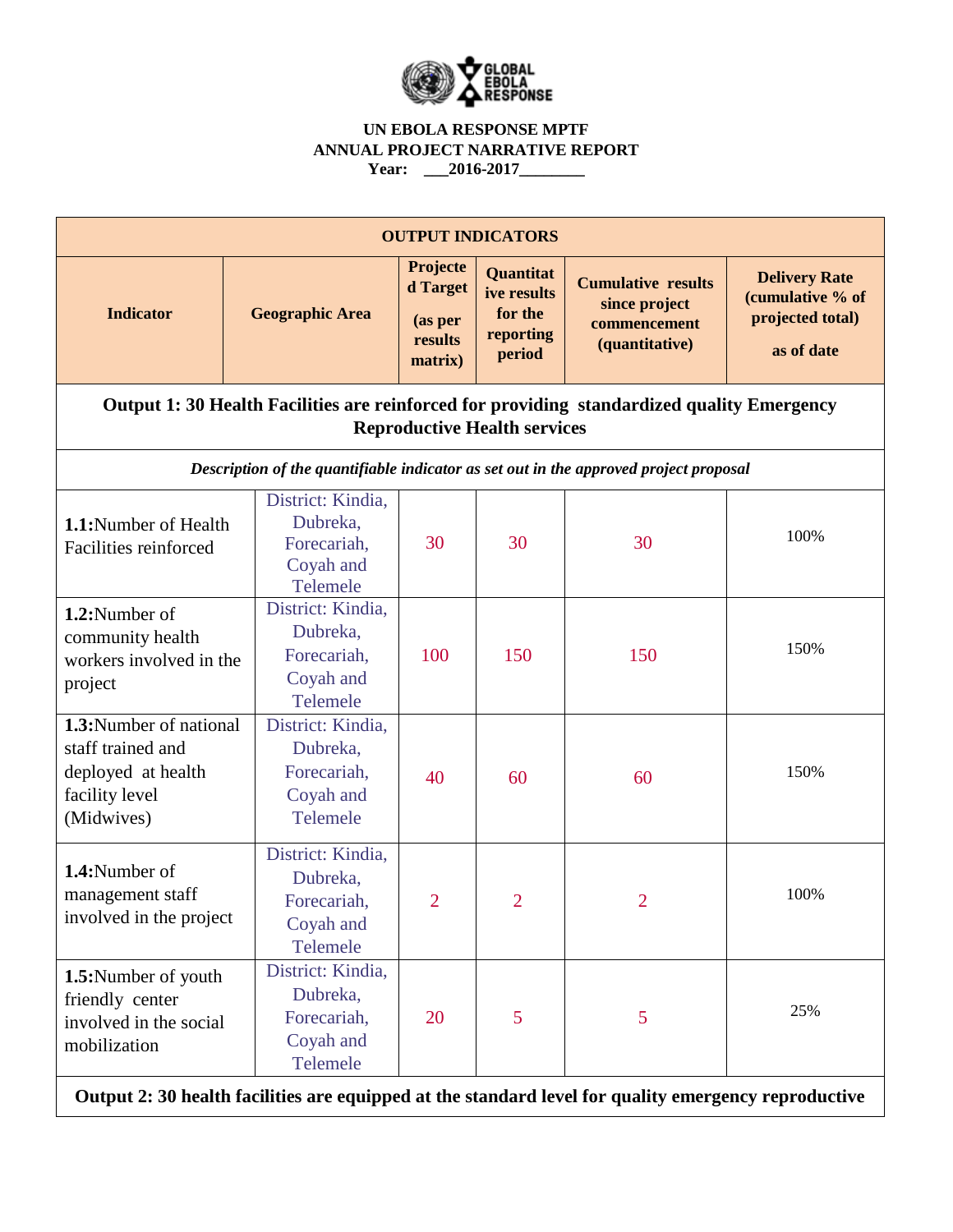

| health services                                                                                                                                   |                                                                       |       |                  |                |      |  |  |  |
|---------------------------------------------------------------------------------------------------------------------------------------------------|-----------------------------------------------------------------------|-------|------------------|----------------|------|--|--|--|
| 2.1: Number of health<br>facilities equipped                                                                                                      | District: Kindia,<br>Dubreka,<br>Forecariah,<br>Coyah and<br>Telemele | 30    | 30               | 30             | 100% |  |  |  |
| Output 3: Reproductive Health commodities are available for 24 588 antenatal care, 17 190 safe<br>deliveries, 10 458 STIs and 150 rape treatments |                                                                       |       |                  |                |      |  |  |  |
| 3.1:Number of<br>antenatal care<br>performed (four visits)<br>include one at the 9 <sup>th</sup><br>month                                         | District: Kindia,<br>Dubreka.<br>Forecariah,<br>Coyah and<br>Telemele | 24588 | 28139            | 28139          | 114% |  |  |  |
| 3.2:Safe deliveries                                                                                                                               | District: Kindia,<br>Dubreka,<br>Forecariah,<br>Coyah and<br>Telemele | 17190 | 22365            | 22365          | 130% |  |  |  |
| 3.3: Rape treatments                                                                                                                              | District: Kindia,<br>Dubreka,<br>Forecariah,<br>Coyah and<br>Telemele | 150   | 72               | 72             | 48%  |  |  |  |
| Output 4: Strengthen 5 health districts for a strong emergency reference systems and routine health<br>information.                               |                                                                       |       |                  |                |      |  |  |  |
| 4.1: Number of health<br>facilities receiving<br>smartphones for routine<br>health information<br>(track SR)                                      | District: Kindia,<br>Dubreka,<br>Forecariah,<br>Coyah and<br>Telemele | 5     | $\boldsymbol{0}$ | $\overline{0}$ | 0%   |  |  |  |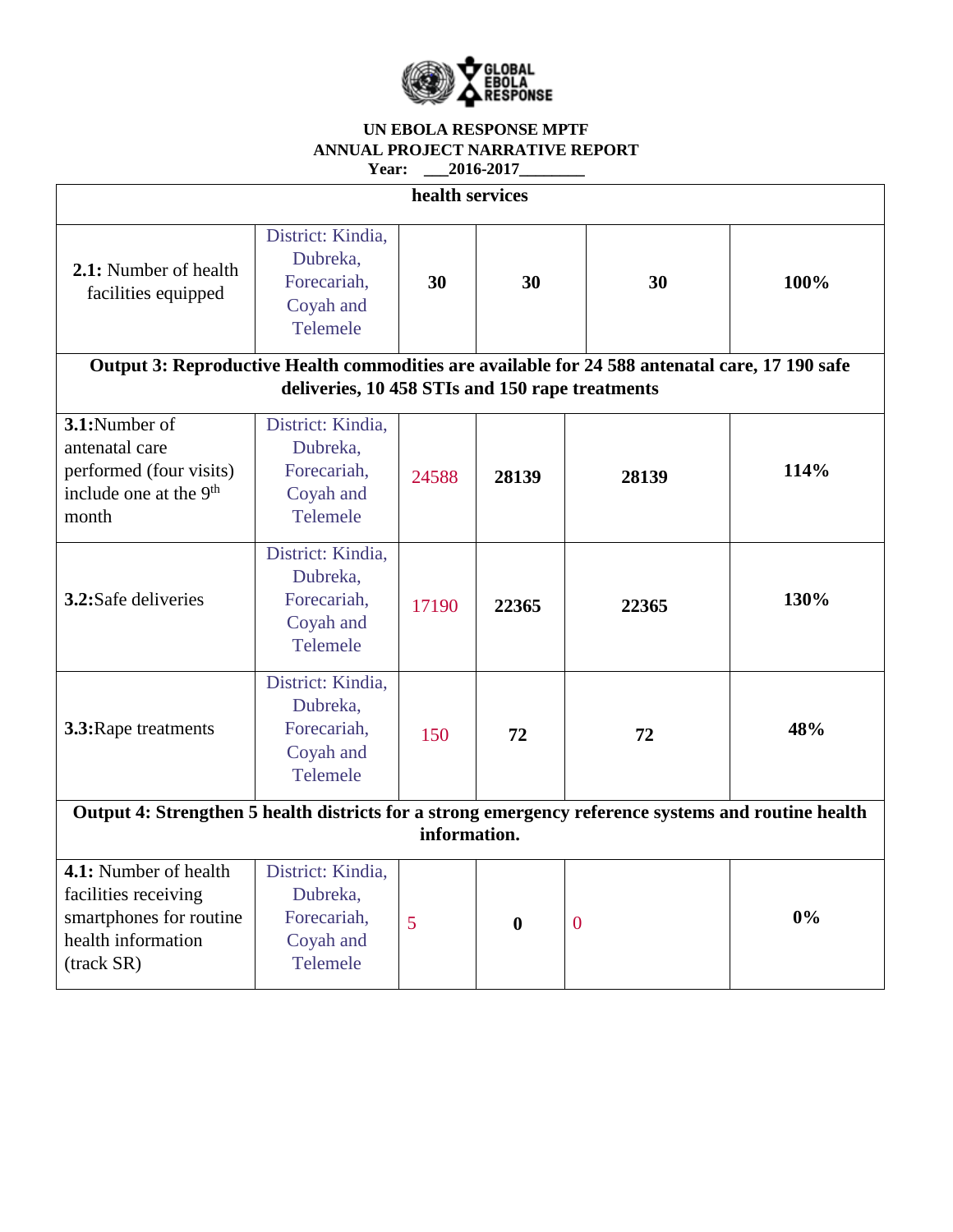

#### **UN EBOLA RESPONSE MPTF ANNUAL PROJECT NARRATIVE REPORT Year:** 2016-2017

## **EXECUTIVE SUMMARY/Current Situation and Trend**

The overall access to health services in Guinea is estimated at 40.8 percent, maternal mortality rate is 724 per 100,000 live births while the skilled birth attendance rate is 45 per cent. The contraceptive prevalence rate is 6 percent and the unmet needs are estimated at 45 percent among unmarried women, the fertility rate is about 5.1 children per woman (DHS 2012).

In terms of human resources, the country experiences insufficiency of skilled health workers, especially midwives with a ratio of one midwife per 19600 inhabitants; which is under the WHO's standards of 1/5000 inhabitants.

The main factors that contributes to this situation are related to socio-cultural resistance to modern family planning methods, inadequate service delivery with a limited neo and postnatal care, limited access to quality obstetric care, C-section and the lack of skilled birth attendance. Neonatal death is mainly caused by severe infections (31%), respiratory distress (23%) and prematurity (20%). In addition to this worrying maternal and neonatal health situation, there is a weakness of the national health information system that makes difficult the availability and use of data to monitor and report on the health sector programs.

The health system already weak before the Ebola Virus Disease (EVD) outbreak has particularly been affected by this epidemic, which has affected 26 out of 33 prefectures and entailed the reorientation of almost all health related funds and efforts to the Ebola response. There was an important decrease between 2013 and 2014 in the utilization of health services. This resulted to 35% increase of maternal deaths associated with a decrease of 13% in ANC4, 12% decrease of deliveries in health facilities, and 13% decrease of skilled births attendance. In line with the above situation, it was also noted an important disruption of the national logistics management information system (LMIS) and the Reproductive Health Commodity Security (RHCS).

In order to address the situation, UNFPA in collaboration with the Ministry of Health and other partners with support from MPTF have worked to improve the health system with the aim to ensure a continued access to quality reproductive health services, including RH commodities, materials and equipment.

The MPTF funds have contributed to strengthen the health system through a reinforced capacity of the most affected communities and the provision of adequate health care services to pregnant women and new-borns. More specifically, this fund contributed to improve the access to Reproductive Health services through the provision of Reproductive Health commodities, material and equipment, the recruitment and deployment of skilled midwives, and the setting-up of track-SR mobile data collection to strengthen health information management system.

This project was implemented in the region of India (Kindia,Forécariah, Dubreka,Telimele and Coyah), which is one of the most affected and where the epidemic persisted.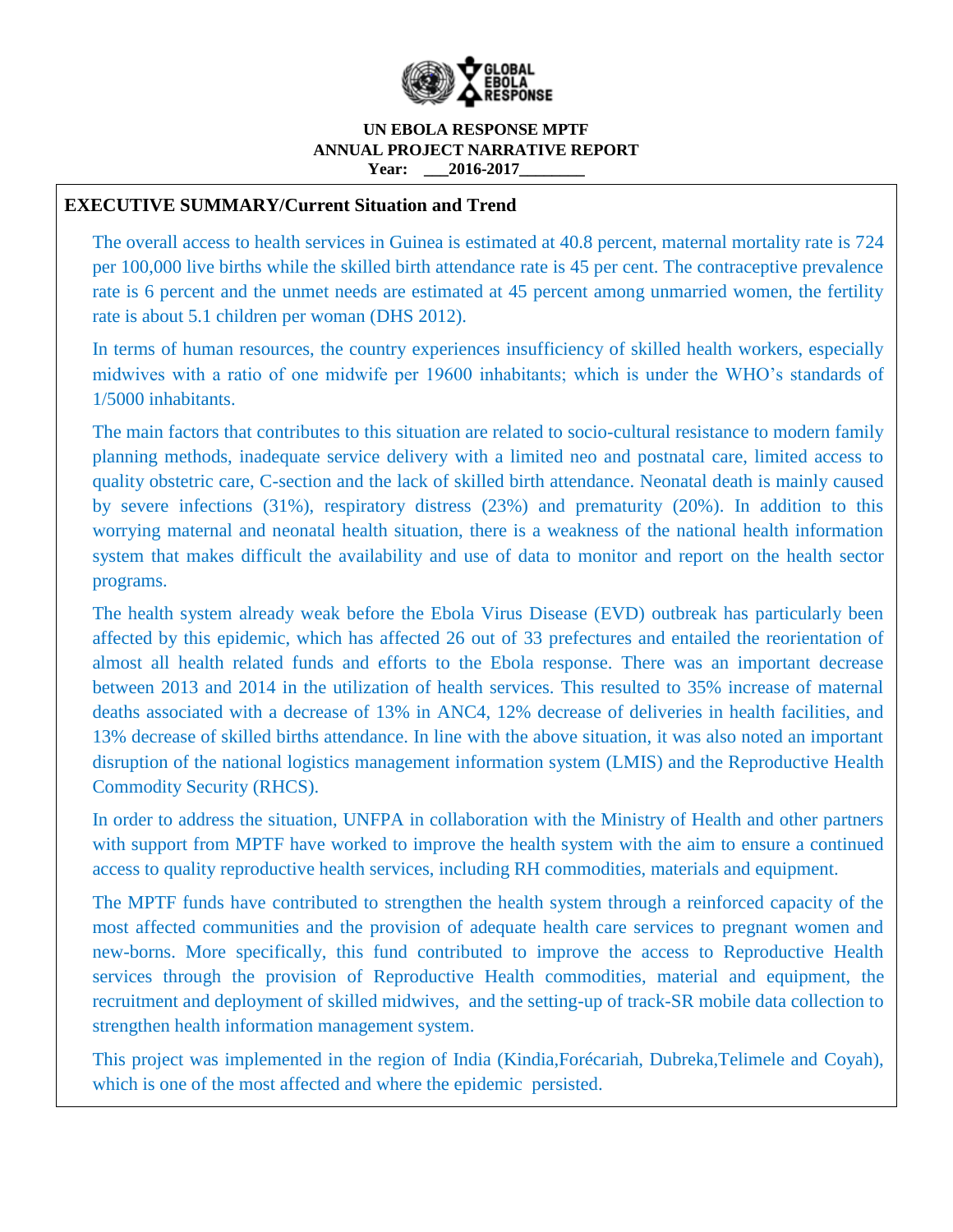

#### **UN EBOLA RESPONSE MPTF ANNUAL PROJECT NARRATIVE REPORT Year:** 2016-2017

## **Key Achievements:**

In the order to strengthen the post-Ebola health system, UNFPA has mobilized funds from MPTF. These funds were used to improve reproductive health indicators in 30 health facilities in the region of Kindia.

- 60 national midwives were recruited and deployed in the 30 health facilities to provide reproductive health services in the above mentioned health facilities. Two midwives per health facility.
- 1 international UNV senior midwife was recruited to ensure field supervision and continuous coaching of national midwives.
- 1 international UNV medical logistics was deployed to support the reproductive health commodities supply chain for the project.
- 30 health facilities were provided with adequate equipment and other reproductive health kits for Reproductive Health service delivery.
- 150 villages have benefited from community-based activities in order to raise awareness, identify and refer women to health facilities.
- A mobile phone application system (Track-SR) was developed to strengthen health information management system for timely data collection and information sharing.
- **Delays or Deviations** (There is no delay nor deviations to report at this present time)

**Best Practice and Summary Evaluation** *–*

The project have allowed a close interactions between UNFPA, the Ministry of Health and benefiting health facilities. That collaboration led to a smooth implementation and monitoring of activities through the involvement of the Ministry of Health in the recruitment and deployment of the midwives as well as the provision of the reproductive health kits. That process led to a capacity building and resilience for benefiting communities affected by Ebola virus disease.

 **Lessons learned** *–* The involvement of the Government in the implementation of the project was useful for the post-project sustainability purpose. The Government agreed to take over the management of the deployed midwives in the future.

### **Story from the Field** *–*

Testimony of a 28-year-old woman who came for the post-natal consultations at the Farmoriah Health Center, Forecariah District which is among the health centers supported by the funds.

"I knew this center before it was renovated and equipped. I use to come here during my previous pregnancies. For my first birth, when I came here nobody had taken care of me the way they do today. In the past, when I